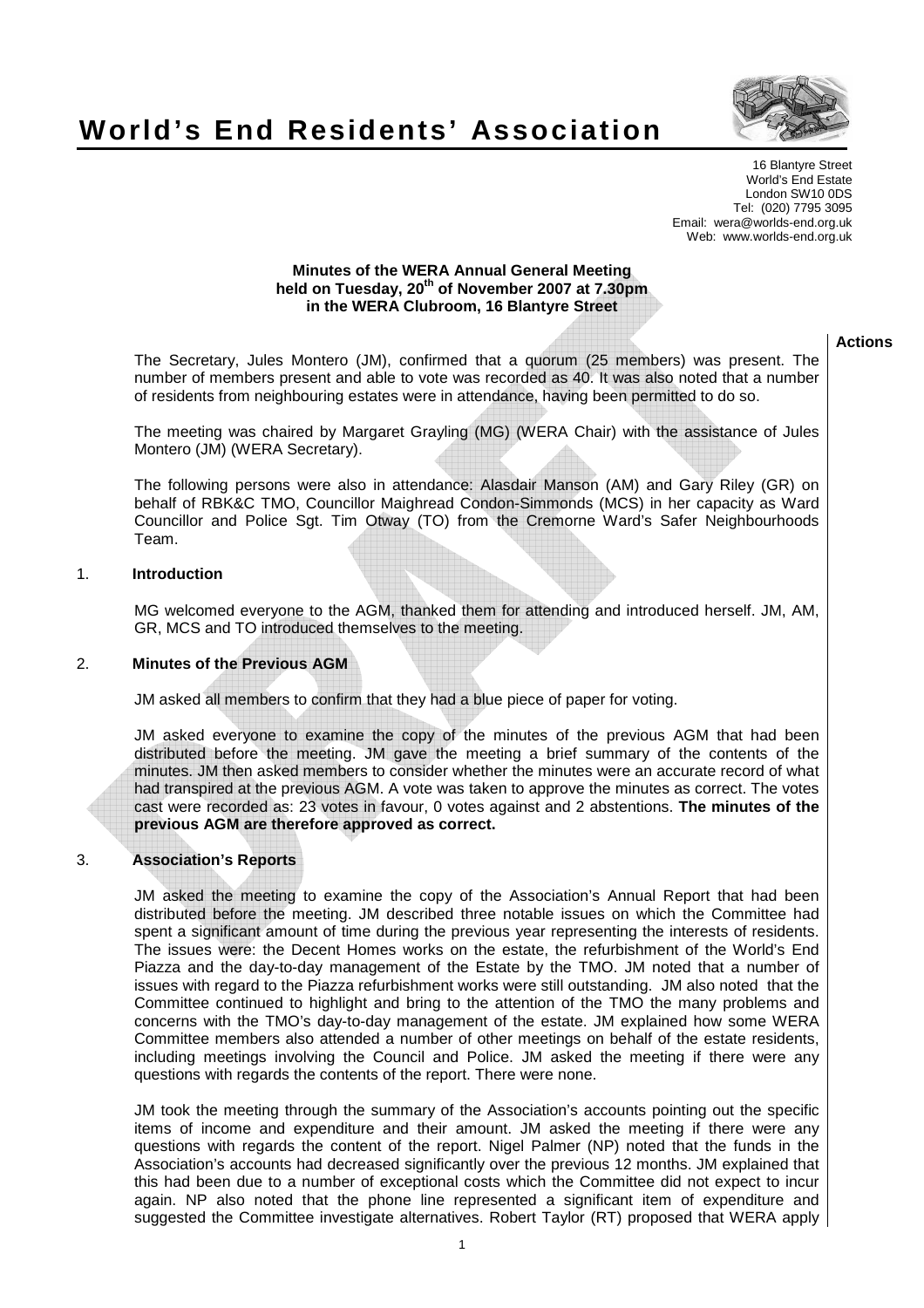for a grant from the TMO to cover the cost of the phone line. This was seconded by Eryl Humphrey Jones (EHJ). JM noted that the TMO's Resident Involvement team had previously offered to fund the Association's phone line and that he would discuss the matter with the TMO after the AGM.  $\Box$  JM

#### 4. **Election of Committee**

All Committee members stood down. The meeting was handed over to GR so that he could conduct the election of WERA's Officers and Committee members.

A single nomination had been received for the post of Chair. The nomination was for Margaret Grayling. The nomination was seconded. A show of hands on the nomination was called for. The following votes were recorded: 34 in favour, 0 against, 0 abstentions. **Margaret Grayling was duly elected as the Association's Chair.** 

A single nomination had been received for the post of Secretary. The nomination was for Jules Montero. The nomination was seconded. A show of hands on the nomination was called for. The following votes were recorded: 37 in favour, 0 against, 0 abstentions. **Jules Montero was duly elected as the Association's Secretary.** 

A single nomination had been received for the post of Treasurer. The nomination was for John Rendall. The nomination was seconded. A show of hands on the nomination was called for. The following votes were recorded: 38 in favour, 0 against, 0 abstentions. **John Rendall was duly elected as the Association's Treasurer.** 

Joanna McDermott was nominated for election to the Committee. The nomination was seconded. A show of hands on the nomination was called for. The following votes were recorded: 35 in favour, 0 against, 0 abstentions. **Joanna McDermott was duly elected as a member of the Committee.** 

Monica Boholst was nominated for election to the Committee. The nomination was seconded. A show of hands on the nomination was called for. The following votes were recorded: 38 in favour, 0 against, 0 abstentions. **Monica Boholst was duly elected as a member of the Committee.**

Lucy Bowdler was nominated for election to the Committee. The nomination was seconded. A show of hands on the nomination was called for. The following votes were recorded: 32 in favour, 0 against, 1 abstention. **Lucy Bowdler was duly elected as a member of the Committee.**

Maggie Byrne was nominated for election to the Committee. The nomination was seconded. A show of hands on the nomination was called for. The following votes were recorded: 38 in favour, 0 against, 0 abstentions. **Maggie Byrne was duly elected as a member of the Committee.**

Caroline Fairchild was nominated for election to the Committee. The nomination was seconded. A show of hands on the nomination was called for. The following votes were recorded: 38 in favour, 0 against, 0 abstentions. **Caroline Fairchild was duly elected as a member of the Committee.**

Eryl Humphrey Jones was nominated for election to the Committee. The nomination was seconded. A show of hands on the nomination was called for. The following votes were recorded: 38 in favour, 0 against, 0 abstentions. **Eryl Humphrey Jones was duly elected as a member of the Committee.**

Katie Parry Jones was nominated for election to the Committee. The nomination was seconded. A show of hands on the nomination was called for. The following votes were recorded: 38 in favour, 0 against, 1 abstention. **Katie Parry Jones was duly elected as a member of the Committee.** 

Marye Kenton was nominated for election to the Committee. The nomination was seconded. A show of hands on the nomination was called for. The following votes were recorded: 36 in favour, 0 against, 0 abstentions. **Marye Kenton was duly elected as a member of the Committee.**

Joy Laven was nominated for election to the Committee. The nomination was seconded. A show of hands on the nomination was called for. The following votes were recorded: 38 in favour, 0 against, 0 abstentions. **Joy Laven was duly elected as a member of the Committee.**

Barbara Ofori Boateng was nominated for election to the Committee. The nomination was seconded. A show of hands on the nomination was called for. The following votes were recorded: 39 in favour, 0 against, 0 abstentions. **Barbara Ofori Boateng was duly elected as a member of**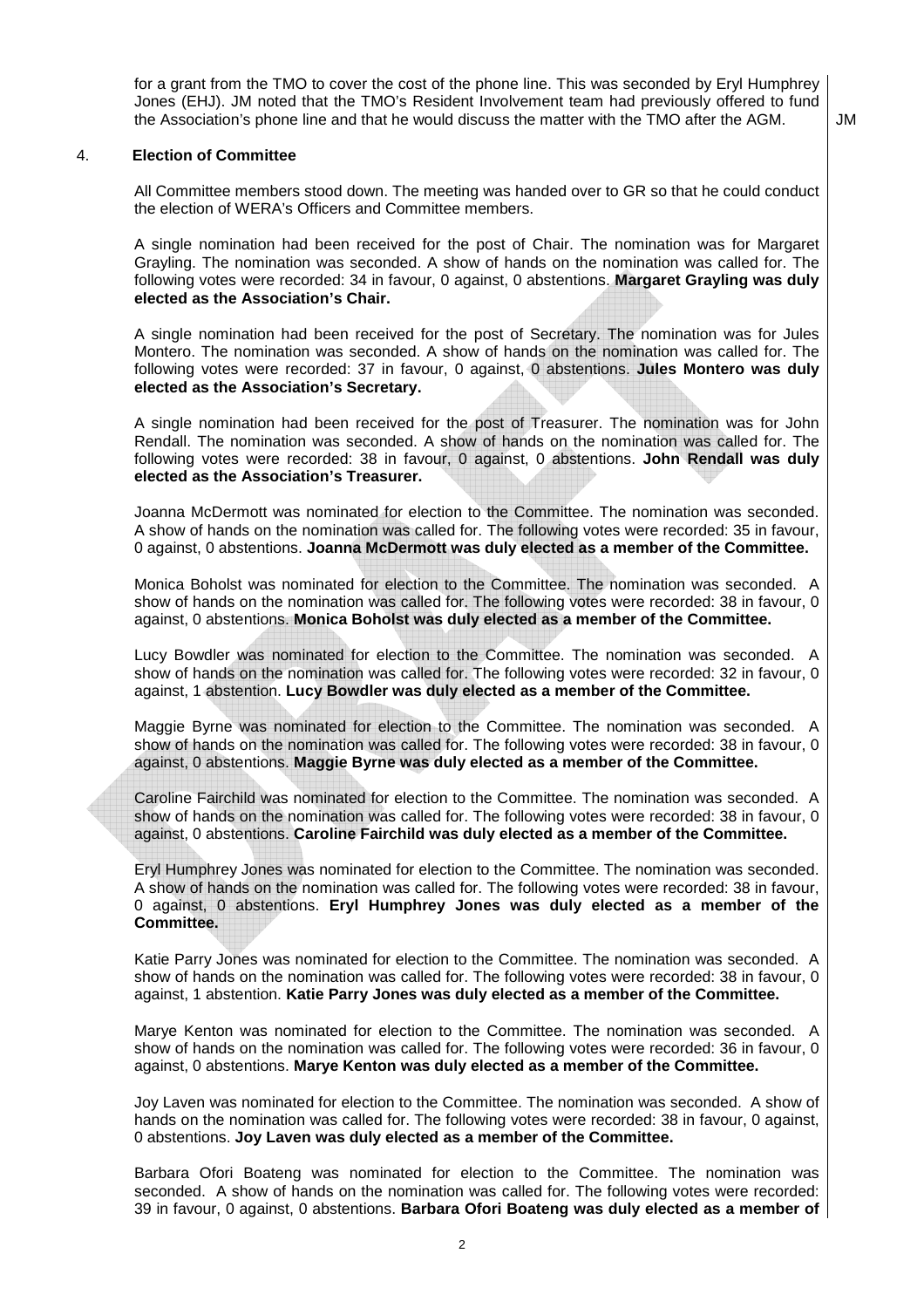#### **the Committee.**

Nigel Palmer was nominated for election to the Committee. The nomination was seconded. A show of hands on the nomination was called for. The following votes were recorded: 36 in favour, 0 against, 0 abstentions. **Nigel Palmer was duly elected as a member of the Committee.** 

Jose Rioseco was nominated for election to the Committee. The nomination was seconded. A show of hands on the nomination was called for. The following votes were recorded: 36 in favour, 0 against, 0 abstentions. **Jose Rioseco was duly elected as a member of the Committee.**

Robert Taylor was nominated for election to the Committee. The nomination was seconded. A show of hands on the nomination was called for. The following votes were recorded: 38 in favour, 0 against, 0 abstentions. **Robert Taylor was duly elected as a member of the Committee.**

GR congratulated the newly elected Committee and handed the meeting back to MG.

### 6. **Subscription**

JM proposed that the Association's existing membership fee – that membership was free – remain in place. The proposal was seconded by MG. A vote was taken on the proposal and recorded as follows: 33 in favour, 1 against, 0 abstentions. **The resolution was passed. Membership of WERA shall remain free.** 

## 7. **Any Other Business**

MG told the meeting that they now had an opportunity to ask questions or bring issues to the attention of the guests present: Ward Councillors, TMO officers and Police.

## Policing / Safer Neighbourhoods

TO gave the meeting a brief overview on the work carried out by the Safer Neighbourhoods Team and the area of the borough for which they were responsible (the Cremorne Ward). TO noted that the team was focused on dealing with many of the "low-level" crime in the area, for example antisocial behaviour. TO described his team (himself, 2 PCs, 8 PCSOs) and explained how the team operated from the Police office beneath St. John's church on the piazza, which had recently become operational. TO stressed that the Police office was not open to the public – it was not a Police station and only served as the base of operations for his team and that of the neighbouring Redcliffe Ward – but stated that he hoped to be able run surgeries from the office within the next 12 months. TO said that he would try to attend the regular monthly meetings of the WERA Committee, where he would provide a report on crime statistics in the area. TO provided the meeting with copies of the report for the previous month (October) as an example, and described a number of incidents and issues in the local area and general vicinity of the estate that his team had recently being involved with.

A resident raised a query with regards contacting the Safer Neighbourhoods Team. TO told the meeting that any incident which required the presence of a Police officer should be reported by dialling 999. His team could be contacted directly by phone or through Chelsea Police Station. TO provided the meeting with the contact number for the Safer Neighbourhoods Team (020 xxxx xxxx).

A resident raised a query with regards the ongoing dog problems on the estate. TO noted that dog control orders were in effect on the World's End Estate and that PCSOs had the power to issue the relevant fines, although not all of this team had undergone the relevant training. TO explained that the TMO did keep a register of dogs living on the estate and that he hoped it could be made both more effective and useful in future. TO noted that a recent serious incident on the World's End Piazza involving a dog on the estate was being dealt with.

A resident asked whether the details contained in the monthly report could be made available to residents. JM said that WERA was happy to both publish and distribute any information TO provided, with his permission, and would try to include a summary of crime statistics in the next WERA newsletter.

A resident asked whether it was not desirable to use PCs (with "real" Police powers) rather than PCSOs. TO admitted that the powers of PCSOs were limited, but that they were in permanent contact with other Police officers, and stressed that PCSOs did have the power to detain. TO stated